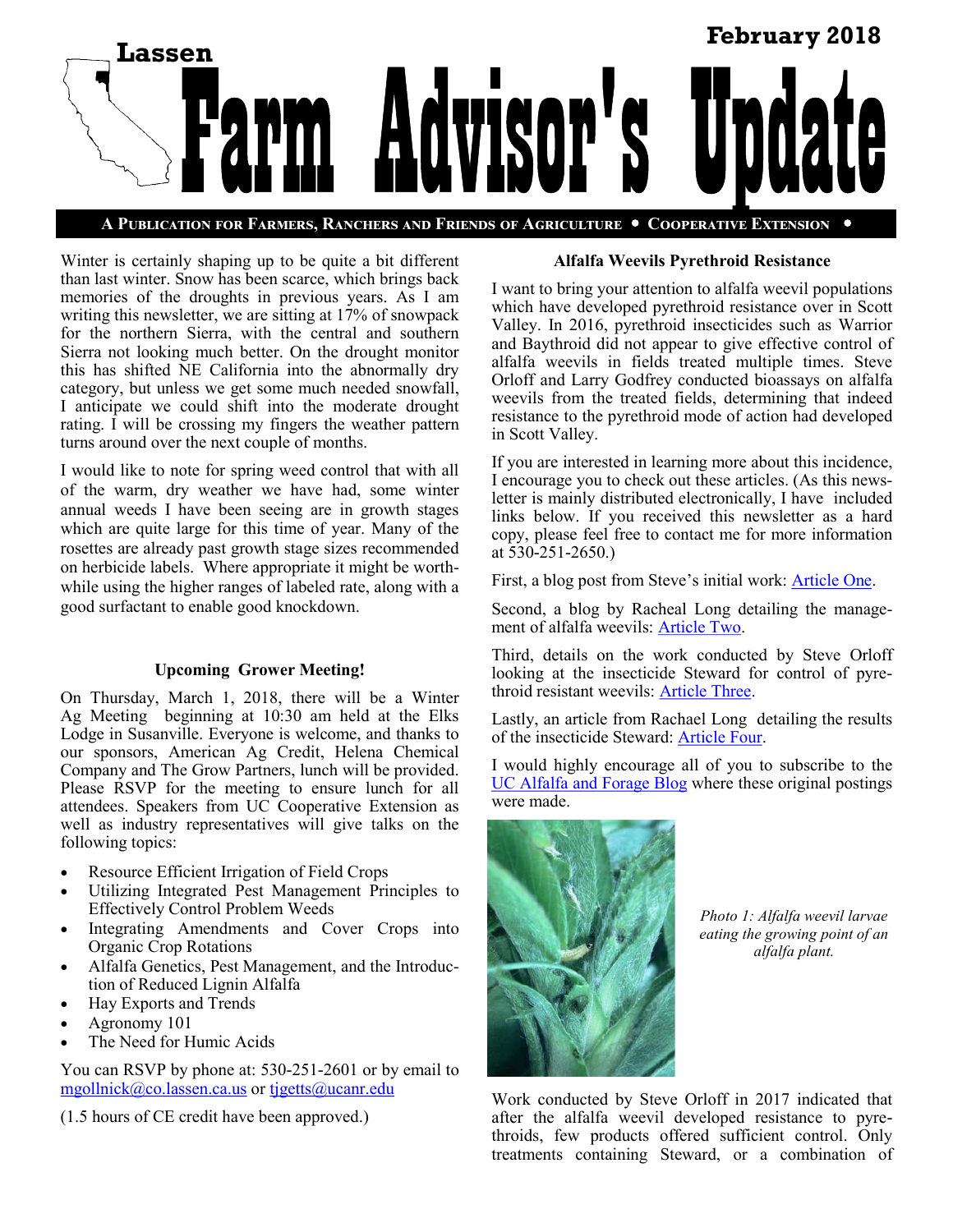Warrior + Lorsban offered greater than 78% weevil control 15 days after treatment in one of his trials. Without pyrethroid insecticides in the mix, there are limited chemical options for alfalfa weevil control!

While I have not heard other reports of alfalfa weevil insecticide resistance in the Intermountain Region, that doesn't mean there isn't a risk of development. Whenever pesticides are used repeatedly there is a risk of resistance developing, whether it is an herbicide, an insecticide, or a fungicide. When pesticide resistance develops, it essentially removes the tools from producer's toolboxes. These tools cannot afford to be lost! New pesticides are not hitting the market as rapidly as in the past, partially due to the rate of discovery, and partially due to the cost for bringing products to registration. It is ever important to help prevent and delay pesticide resistance from developing.

Regardless, there are some basic guidelines to help prevent and delay pesticide resistance from occurring. The main principle of resistance management is to switch up the selection pressure. DO NOT utilize the same management strategy year in and year out to control the same pest. Using the same control method over and over selects for individual pests that can survive the treatment, which is how resistance develops.

One way to switch up the selection pressure is by altering the pesticide Mode of Action (MoA) utilized. Mode of action is defined as how the pesticide works physiologically within the pest. It is not enough to switch up what pesticide you are using, if the pesticide you rotate to has the same MoA. If the pesticide has the same MoA then you are not significantly switching the selection pressure to control the pest. To change the selection pressure chemically, it is important to utilize a pesticide with a different MoA. Finding out what mode of action the pesticide you are using is easy, just take a look at the jug. On each pesticide label there should be a "group number" listed (see Photo 2). Different group numbers indicate different pesticide MoAs. Switching the pesticide MoA utilized is a major step to help prevent and delay pesticide resistance from developing.

However, only using more pesticides to deal with resistance, is only using part of the toolbox at your disposal. Utilizing a multi-faceted approach and managing your pests with an integrated approach will further switch up the selection pressure. This can be done by utilizing mechanical control methods, cultural control methods, or biological control methods. One of the best ways to switch up the selection pressure is almost as old as agriculture itself, crop rotation. Crop rotation allows you to utilize various mechanical techniques to control plants and vertebrate pests, while creating an environment where the new crops may not support the same host specific insects and pathogens. Likewise, it allows you to utilize other chemistries which may not be labeled in the initial crop to further switch the selection pressure.



*Photo 2: Lorsban label. Group 1B indicates the mode of action. Lorsban is an organophosphate insecticide.* 

At the very least, I wanted to bring the development of pyrethroid resistant alfalfa weevils in Scott Valley to light. If pesticide resistance develops in one location, it certainly can develop in other locations (including in your field!) If you have routinely treated your fields with the same pesticides year in and year out, consider switching it up, so you don't lose the tools you currently have!

### **Armyworms!**

(Article originally posted on the UC Alfalfa and Forage blog) Tom Getts, Rachael Long , and Dan Putnam

This fall there were serious outbreaks of armyworms in the Intermountain Region of California. Many pastures and hayfields were overtaken by this pest, especially in Siskiyou, Shasta, Modoc, and Lassen counties. While armyworms are only occasionally a problem in the Intermountain Region, when the numbers are high, the amount of damage can be devastating. Certain fields were wiped out this fall with many growers losing their third cutting, or fall grazing ground, to armyworms. Injury can be dramatic, where entire fields can be eaten down to the ground seemingly overnight.

Armyworms are not a pest that plagues the Intermountain Region each year. The climate is not conducive to their lifecycle, as freezing temperatures will kill most worms. As such, adult armyworm moths need to migrate in from warmer lower elevations to lay eggs and establish populations, which is why the pest rears its ugly head later in the growing season. There are multiple species of armyworms which can be problematic: true armyworm (*mythimna unipuncta*), western yellow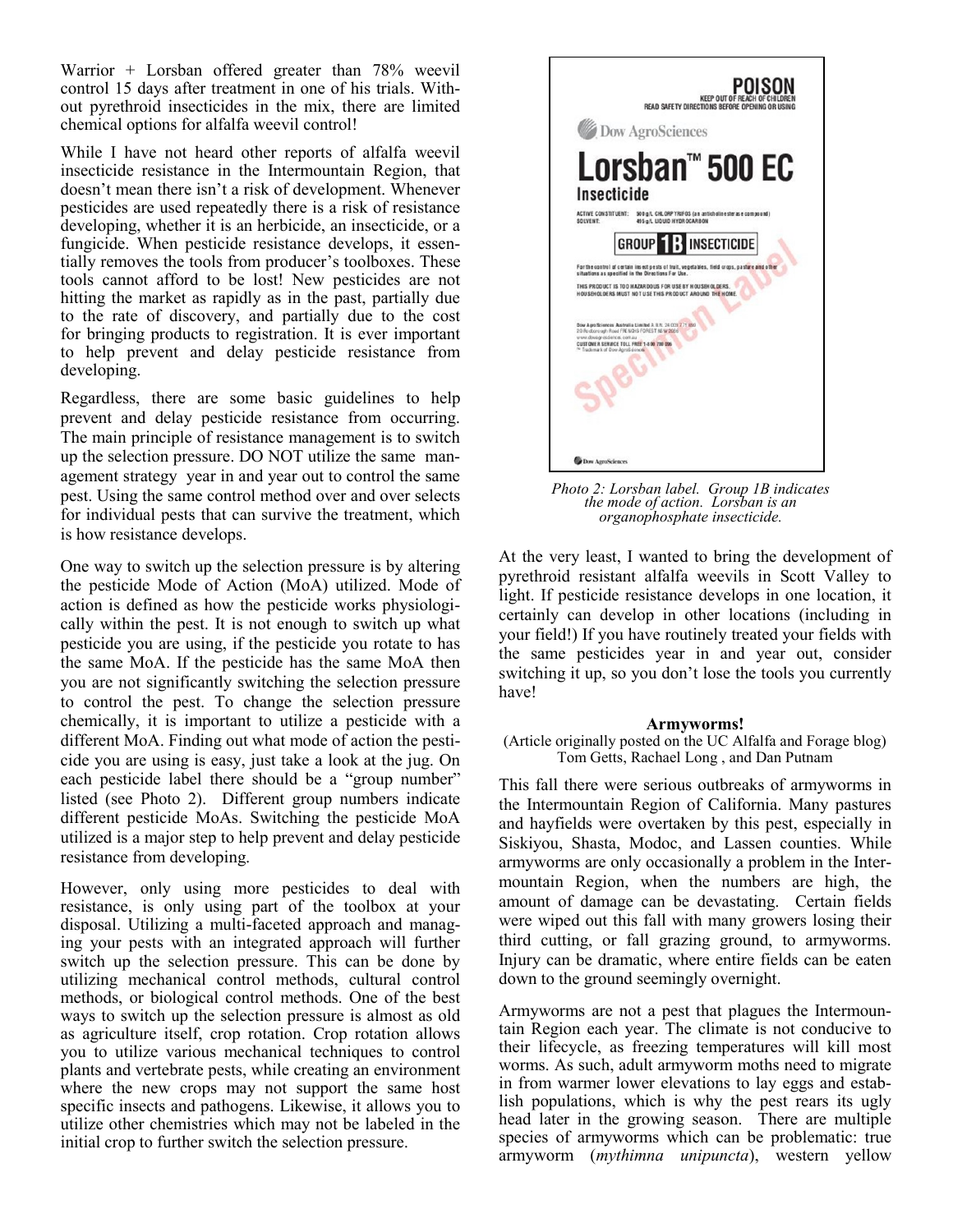

*True armyworm larvae(mythimna unipuncta) found in an alfalfa grass mix underneath the windrow after cutting.*

striped armyworm (*spodoptera praefica*), beet armyworm (*spodoptera exigua*), and the fall armyworm (*spodoptera frugiperda*). While other species do exist, these are typically the most prevalent in the Intermountain Region.

Multiple generations of armyworms can occur in a single growing season. Fall damage in the Intermountain Region is typically from one of the later armyworm generations as the population size builds. Eggs deposited hatch within a few days, and larvae mature in 2-3 weeks. The worms can grow quite large, typically up to 1-1.5 inches. During maturation, extensive feeding occurs, but most of the foliage consumed is in the last couple of days before they pupate. Armyworms can consume an estimated 80 percent of the total plant matter within the last 4 days of feeding. This is why crops seem to be eaten "overnight" as the worms march through the fields trying to quell their insatiable appetite. On grasses, armyworms typically eat the leaf, only leaving the spindly midvein behind. Fields can even appear to be dead if the worm population is high enough.

While these insects can be devastating in certain years, their populations are typically cyclical. There are many natural enemies of the larvae from spiders and lacewings, to parasitoids such as the caterpillar parasite wasp *([hyposoter exiguae\)](http://ipm.ucanr.edu/PMG/NE/hyposoter_exigua.html).* Viral diseases can also affect armyworms under certain conditions associated with moisture, turning the caterpillar bodies limp. Most years in the Intermountain Region these natural predators help keep populations in check, unfortunately, this wasn't one of those years with large outbreaks spanning the region. Possibly the wet spring produced an abundance of weedy vegetation that the armyworms built up on, faster than the natural enemies could keep them in check. When the weeds dried down, the worms (adults and larvae) moved into nearby crops.

Monitoring is the name of the game when dealing with insect pests, including armyworms. Monitor early and often. Typically, these worms do not like light and actively feed at night or on cloudy days, which can be good times to look for them. Be sure to look in the soil, under leaf litter and dirt clods where they often hide during the day. While there is no economic threshold for pasture and grasses in California, other states recommend treatment after worm populations exceed a certain population (2-4 larvae/square foot for any species of armyworm present). This type of monitoring requires getting down on your knees and really looking for the worms on the foliage of the plant, but also around the base of the crown and on or just under the soil surface! Threshold levels will vary depending on the stage of the stand; stubble or younger stands will have a much lower threshold or tolerance to armyworms, so be sure to watch for crop damage.

In California, economic thresholds for armyworm infestations in alfalfa have been set using a sweep net for monitoring. Below is a link to a UC IPM page which has a great video detailing armyworm and alfalfa caterpillar monitoring with details regarding detection of parasitized worms! It is important to determine if worms have been parasitized during monitoring, so money isn't wasted on an unnecessary treatment. Sweeps with counts greater than 15 non-parasitized armyworms in alfalfa justifies a treatment. <http://ipm.ucanr.edu/PMG/r1900711.html>

Treatment options vary by crop, and organic treatments are limited. In alfalfa and grass hay fields, one cultural method which can reduce damage is cutting the field



*True armyworm adult and pupa (mythimna unipuncta). Specimens collected from an irrigated meadow a few weeks after extensive feeding from the worms occurred.*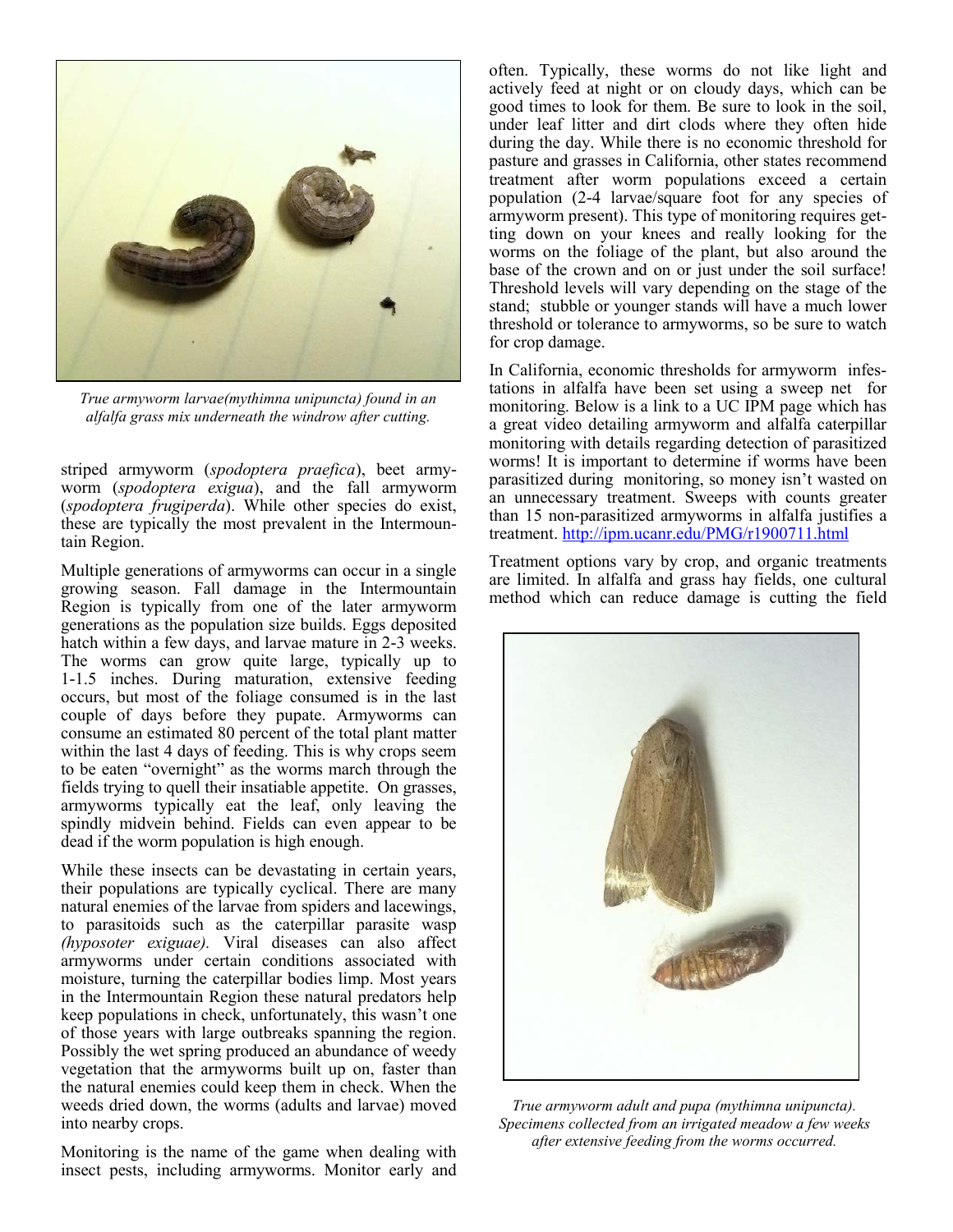early. Often you will find armyworms under the windrows hiding from the light, but in general cutting will diminish their populations. However, cutting early isn't always the right option, and sometimes treatment with insecticides is justified.

XenTari® or Agree WG® (*bacillus thuringiensis* BT) are labeled for organic production but are only effective on the  $1<sup>st</sup>$  to  $2<sup>nd</sup>$  instars of the armyworm larvae. BT products typically do not harm beneficial insects. Applications can be made to the younger armyworm instars without impacting beneficial insect populations, which can be a concern with many conventional insecticides. Both crop group 17 (grass forage, fodder, hay, range/pasture, excluding cereals) and 18 (non-grass animal feeds, forage fodder straw and hay) are on the XenTari label and Agree labels.

In conventional production, Intrepid 2f® *(methoxyfenozide)* and Coragen® *(chlorrantraniliprole)* are effective armyworm products. Both products are also labeled for grass and non-grass forage crops (both crop groups 17 and 18). Steward EC® *(indoxacarb)*  is an effective insecticide choice for alfalfa, but is not labeled for grass and other forage crops. While smaller worms are more susceptible to insecticide control, applications of these conventional products to armyworms in their early instars could be counterproductive, as they can negatively impact beneficial insect populations before they have time to do their work. Deciding when to treat is a balancing act between the number of armyworms in the field, not treating too early before beneficial insects can control the population, and not treating too late before the worms grow too large and cause significant crop damage.

This year make sure to monitor early and often so the pest doesn't "appear" and eat your fields overnight.

### **New Gramoxone Regulations and a Contact Herbicide Weed Control Trial in Mixed Alfalfa Orchardgrass Hay Production**

Recently, I attended the California Weed Science Society conference, and I learned new regulation is coming down the line from the EPA for the use and packaging of Gramoxone *(paraquat)*. As there have been multiple poisonings, injuries, and suicides surrounding Gramoxone, steps to make the use of the product safer are underway. In the coming years, Gramoxone will not be sold in conventional 2.5 gallon jugs with screwcap lids. Instead, new "closed-system packaging" will be utilized to "prevent transfer or removal of the pesticide except directly into proper application equipment." This is an example of regulators utilizing engineering-type controls to ensure pesticide workers and handlers remain safe. However, at the conference when talking to manufacturers, exactly how the product will be packaged in order to meet the standards is still being developed. As the packaging is still being developed, talking with closed mixing system manufacturers, it is unclear how the closed mixing system will actually operate. Stay posted, and as I know more I will forward the information on to you. [Here is a](https://www.epa.gov/ingredients-used-pesticide-products/paraquat-dichloride#action)  [link to the current EPA web page on Gramoxone](https://www.epa.gov/ingredients-used-pesticide-products/paraquat-dichloride#action)  *[\(paraquat\)](https://www.epa.gov/ingredients-used-pesticide-products/paraquat-dichloride#action)*.

As this new regulation is coming down the pipeline, I wanted to bring to light a couple of products which have similar burn down characteristics to Gramoxone, but have CAUTION listed as the single word, opposed to DANGER/POISON.

Shark *(carfentrazone)* is a product that was registered in alfalfa production a few years ago. It is a PPO inhibitor, and is good at controlling small emerged broadleaf weeds. It can be used preplanting, before the alfalfa breaks dormancy, and between cuttings. Sharpen *(saflufenacil)* is another product which was also registered for alfalfa production in recent years. It is a PPO inhibitor like Shark, and can be effective as a treatment during the dormant season for small winter annual weeds. Shark and Sharpen are "contact" type herbicides like Gramoxone, and could potentially be used in its place. However, both Shark and Sharpen have limited activity on grass species, unlike Gramoxone.

Both products will burn back active growth of alfalfa plants they are applied to, especially Sharpen where the initial injury can be severe. Alfalfa plants have been shown to grow out of the injury incurred, as long as applications are not made too late. Each have shown a fairly wide spectrum of broadleaf weed control from research which has been conducted by my colleagues. Here are some links to various presentations and papers which highlight results from research trials: One [Canevari Up](http://ucanr.edu/sites/deltacrops/files/254435.pdf)[date,](http://ucanr.edu/sites/deltacrops/files/254435.pdf) Two [Orloff Intermountain Trial,](http://alfalfa.ucdavis.edu/+symposium/proceedings/2015/Orloff.pdf) Three Orloff and [Canevari,](http://ucanr.edu/repository/fileaccess.cfm?article=164509&p=KHUNVX) and Four [Hembree Field Day.](http://alfalfa.ucdavis.edu/FieldDay/2016/presentations/New%20Alfalfa%20Herbicide%20Registrations%20-%20Hembree.pdf)

Over the past two years, I worked with Steve Orloff conducting trials evaluating both Sharpen and Shark in mixed alfalfa grass stands within the Intermountain Region. Data from the trials conducted during the first



*Picture of trial one week after treatment. Higher rates of Sharpen caused significant burnback of alfalfa.*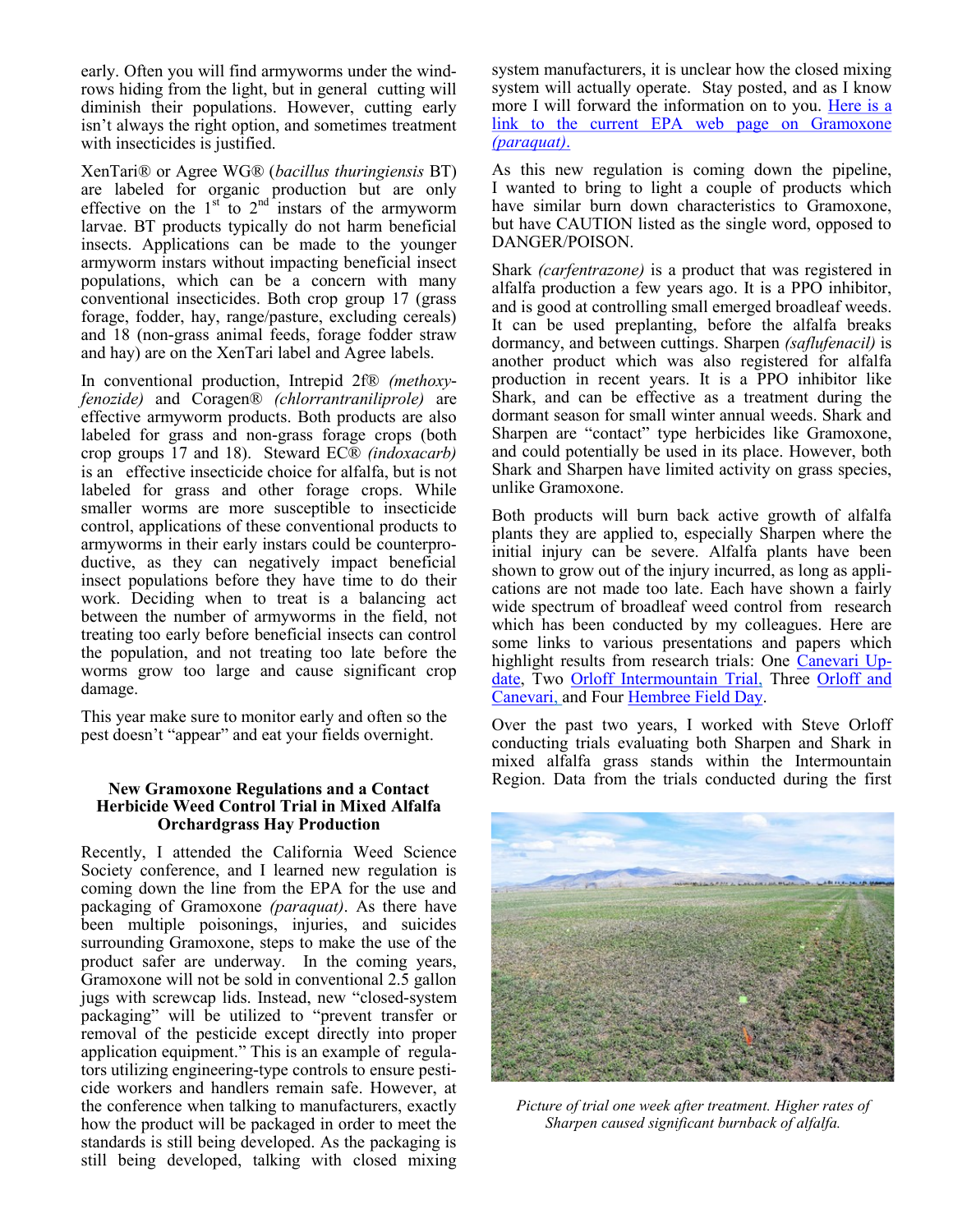year can be found on page four in the research report posted last year on the UCCE website [\(http://](http://celassen.ucanr.edu/files/256962.pdf) [celassen.ucanr.edu/files/256962.pdf\).](http://celassen.ucanr.edu/files/256962.pdf) A complete summary of the work done this year will be posted next month. On the next page are some summary tables from the information collected in the trials this past year.

A trial was initiated on March 11, 2017, in a mixed alfalfa orchardgrass field outside of Standish in the Honey Lake Valley. At the time of application, alfalfa had one inch of growth and orchardgrass was more variable with 1- 5 inches of growth. Major weeds in the plots included 1-2 inch Jim Hill mustard, 1-2 inch annual polonium and 1-2 inch cheatgrass. Minor weeds included flixweed, prickly lettuce, and red stem filaree.

Crop injury and weed control was assessed for both alfalfa and orchardgrass 1, 2, 4, and 8 weeks after application. Table 1 shows alfalfa injury and Table 2 shows orchardgrass injury. Weed control results for major weed species are displayed in Table 3.

Cheatgrass and annual polonium were the weeds of highest concentration within the plots. Neither Sharpen or Shark offered good control of the cheatgrass, and only treatments containing Dimetric gave at least 85 percent control of the winter annual grass. Sharpen alone gave 92 to 98 percent control of all broadleaf weed species, where Shark gave substantially less control of annual polonium and Jim Hill mustard. In other trials from previous years and other locations, Shark has shown better weed control than in this trial. Neither product is currently registered in California for mixed alfalfa/grass stands, but both are registered in alfalfa alone. These treatments were made as part of an experiment, to develop data to potentially support a label change.

From visual evaluations, all products that contained Shark or Sharpen appeared to cause some orchardgrass injury. The injury symptoms noted were spotting on the leaves of the orchardgrass initially, with some chlorosis developing later. After eight weeks almost, no injury was apparent in the treated orchardgrass plants compared to the untreated plants.

For both Sharpen and Shark, the 2 oz. rate caused more injury than the 1 oz. rate in alfalfa. Overall, Sharpen appeared to burn the alfalfa back more than Shark. While alfalfa injury was severe two weeks after treatment, it began to subside four weeks after treatment, and was barely noticeable on alfalfa plants eight weeks out. Injury to the orchardgrass was less severe than injury/burn back of the alfalfa.

Both Shark and Sharpen are contract herbicides like Gramoxone *(paraquat)*. With all contact herbicides it is very important to treat weeds at small growth stages, use the proper tank mix additives, and ensure good coverage of the spray. While neither product is perfect, I wanted to let you know there are other options for contact herbicides for alfalfa which do not have the high toxicity of Gramoxone. These products could come in handy for fields with winter annual broadleaf weeds, but do not have a lot of activity on grasses.



*Four weeks after treatment, checkerboard pattern in the field from treatment is no longer apparent. Most injury has subsided.*

### **Russian Knapweed Biocontrol Release**

Russian Knapweed is a B list noxious weed within California, and Lassen, Modoc, Sierra and Plumas counties all have established populations. Unlike other invasive knapweeds found on the noxious weed list, Russian knapweed is a creeping perennial plant with an extensive root system. It can be problematic in various agronomic settings, from irrigated alfalfa and pasture, to rangelands. One of the long-term strategies to control invasive weeds is to bring organisms which feed on the invasive plant from the plant's native range overseas. The organisms which are introduced are referred to as biological control species or "biocontrol" species. Certain biocontrol species have been established on Russian knapweed in other states, such as Montana and Colorado, where Russian knapweed populations are extensive.

The California Department of Food and Agriculture (CDFA) has released two Russian knapweed biocontrol species within the state: a gall midge *(jaapiella ivannikovi)* and recently a gall wasp *(aulacidea acroptilonica).*  Both insects form galls (growths) on the stems of Russian knapweed plants reducing plant vigor and, in high populations, the ability of Russian knapweed to produce as many seeds. Talking with a biologist for CDFA, populations of the gall midge failed to establish after multiple releases in the state. However, recent releases of the gall wasp have shown initial promise for establishment.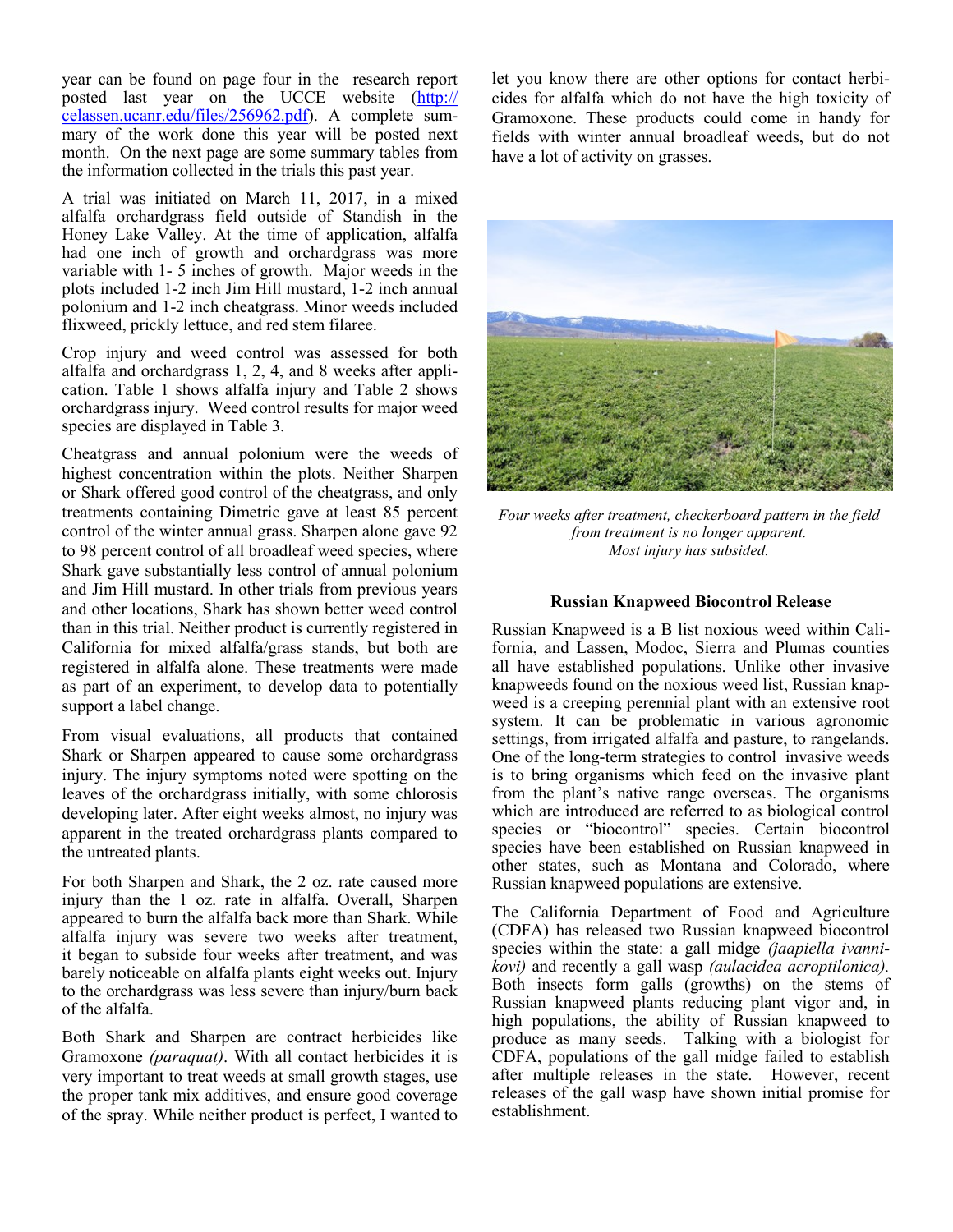| Standish Alfalfa Percent Injury |             |              |               |                |  |  |  |
|---------------------------------|-------------|--------------|---------------|----------------|--|--|--|
| Treatment                       | One<br>Week | Two<br>Weeks | Four<br>Weeks | Eight<br>Weeks |  |  |  |
| Control                         | 0           |              | $\Omega$      |                |  |  |  |
| Dimetric $.671b + NIS$          | 25          | 26           | 8             | 9              |  |  |  |
| Sharpen $1oz + MSO$             | 66          | 59           | 21            | 8              |  |  |  |
| Sharpen $2oz + MSO$             | 84          | 81           | 39            | 14             |  |  |  |
| Shark $1oz + MSO$               | 55          | 56           | 18            | 5              |  |  |  |
| Shark 2 $oz + MSO$              | 78          | 66           | 30            | 10             |  |  |  |
| Dimetric .67 lb + Sharpen .67oz | 39          | 26           | 8             |                |  |  |  |
| 2,4-DB $1qt +$ Dimetric .67lb   | 26          | 28           | 14            | 3              |  |  |  |
| Shark $2oz + Dimetric .67lb$    | 58          | 59           | 14            |                |  |  |  |

*Table 1: Alfalfa injury at Standish site, 1, 2, 4, 8 weeks after treatment. Darker shades of red highlight more injury where darker shades of green highlight less injury.*

| Standish Orchardgrass Percent Injury |             |              |                  |                |  |  |  |
|--------------------------------------|-------------|--------------|------------------|----------------|--|--|--|
| Treatment                            | One<br>Week | Two<br>Weeks | Four<br>Weeks    | Eight<br>Weeks |  |  |  |
| Control                              | 0           | $\theta$     | $\left( \right)$ |                |  |  |  |
| Dimetric $.67$ lb + NIS              | 0           | 15           | 19               | 9              |  |  |  |
| Sharpen $1oz + MSO$                  | 29          | 23           | 21               | 10             |  |  |  |
| Sharpen $2oz + MSO$                  | 36          | 36           | 35               | 10             |  |  |  |
| Shark $1oz + MSO$                    | 23          | 18           | 26               | 10             |  |  |  |
| Shark 2 $oz + MSO$                   | 25          | 24           | 25               |                |  |  |  |
| Dimetric .67 lb + Sharpen .67oz      | 28          | 21           | 19               | $\overline{5}$ |  |  |  |
| 2,4-DB $1qt +$ Dimetric .67lb        | $\theta$    | 11           | 14               | 6              |  |  |  |
| Shark $2oz + Dimetric .67lb$         | 18          | 23           | 25               |                |  |  |  |

*Table 2: Orchardgrass injury at Standish site, 1, 2, 4, 8 weeks after treatment. Darker shades of red highlight more injury where darker shades of green highlight less injury.*

| Standish Weed Control Four Weeks After Treatment |            |                      |                     |                 |  |  |  |
|--------------------------------------------------|------------|----------------------|---------------------|-----------------|--|--|--|
|                                                  | Cheatgrass | Annual<br>Polemonium | Jim Hill<br>Mustard | Prickly Lettuce |  |  |  |
| Control                                          | $\theta$   | $\theta$             | $\theta$            |                 |  |  |  |
| Dimetric $.67$ lb + NIS                          | 85         | 95                   | 96                  | 97              |  |  |  |
| Sharpen $1oz + MSO$                              | 0          | 94                   | 94                  | 92              |  |  |  |
| Sharpen $2oz + MSO$                              | 18         | 97                   | 98                  | 92              |  |  |  |
| Shark $1oz + MSO$                                | 18         | 69                   | 78                  | 82              |  |  |  |
| Shark 2 $oz + MSO$                               | 3          | 66                   | 73                  | 89              |  |  |  |
| Dimetric .67 lb + Sharpen .67oz                  | 88         | 96                   | 96                  | 96              |  |  |  |
| 2,4-DB $1qt +$ Dimetric .67lb                    | 86         | 95                   | 96                  | 98              |  |  |  |
| Shark $2oz + Dimetric .67lb$                     | 86         | 97                   | 97                  | 97              |  |  |  |

*Table 3: Weed control for select weeds at the Standish site four weeks after treatment. Darker shades of red highlight more control where darker shades of green highlight less control.*